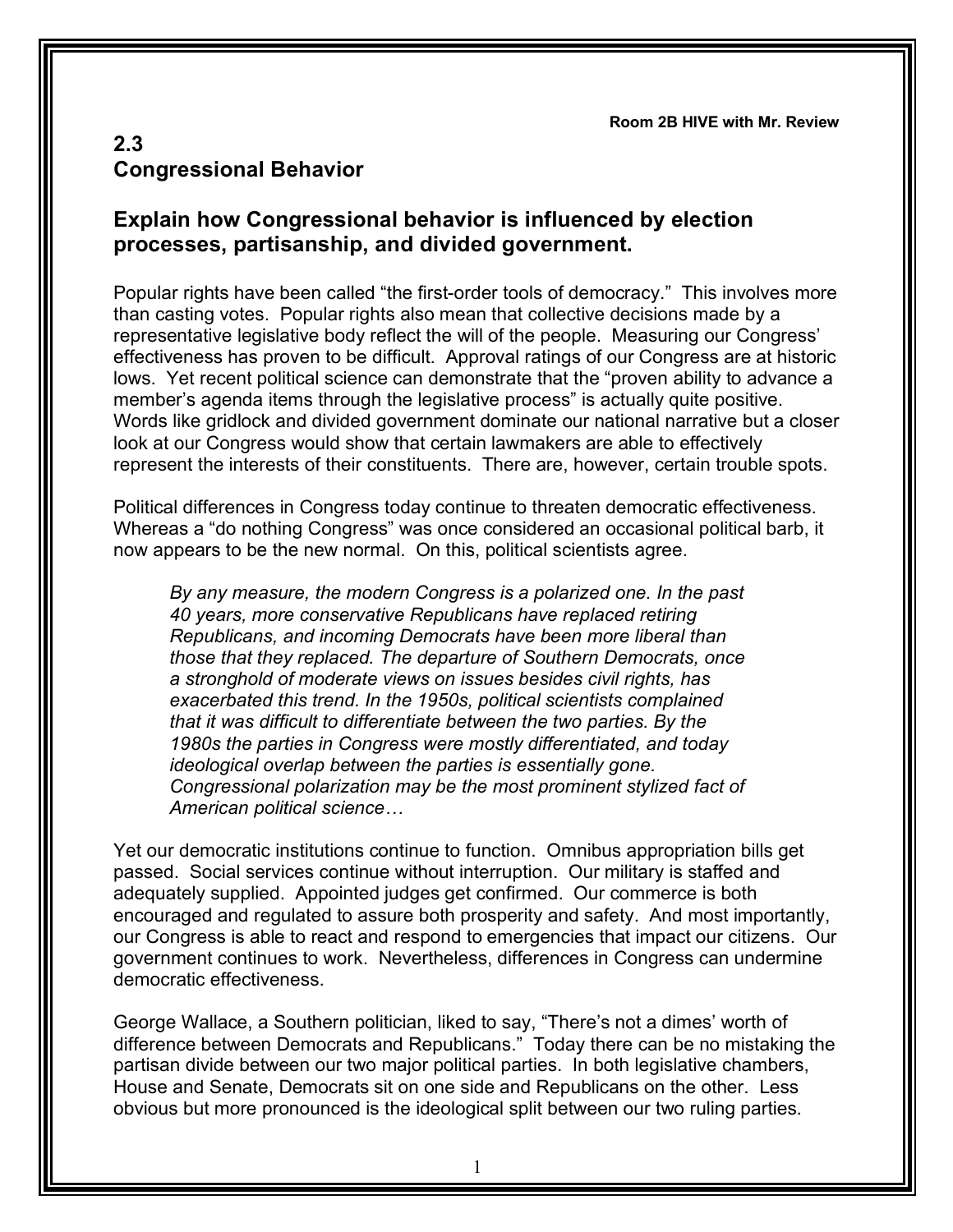Congress today is characterized by its constant bickering, squabbling and wrangling. Democrats today are more liberal while Republicans are more conservative. Democrats and Republicans block each other at every turn. Ideological polarization, it has been argued, is rooted in the permanent campaign. Members of Congress find themselves all too often seeking to secure votes back home rather than votes in their legislative chamber. Negotiation and compromise in Congress today are an endangered species. Without compromise meaningful change is difficult. Public policy achievements are even more rare. But beyond the permanent campaign, polarization in Congress is also a byproduct of systematic gerrymandering.

Spoiler alert, if Americans knew about gerrymandering the perception of Congress would be even lower. Read on at your own risk.

Gerrymandering is a by-product of a practice mandated by the U.S. Constitution that takes place every ten years. Every ten years the U.S. must take a census to count accurately our population. Population determines the number of representatives each state is allocated in the House of Representatives. Every ten years the House is reapportioned. If one state's population declines relative to another they may lose a seat in Congress. An increase might mean adding a seat in the House. Once reapportioned, each state congressional district must be redrawn to reflect the new population numbers. In *Baker* v. *Carr* (1962) the Court ruled against malapportionment. Each congressional district must have the same population, "one man one vote." Drawing new congressional districts is called redistricting. So far it sounds quite innocent. It is far from it. When State legislatures redistrict they intentionally draw the lines to favor one political party over another. When they redistrict to advantage an incumbent, this is called gerrymandering. To put it plainly, gerrymandering is when elected officials all but rig election outcomes before we the people vote. Gerrymandering gives a tremendous advantage to the political party in power. It almost assures that party will hold on to voting majorities for another ten years. Gerrymandering helps to explain why our Congress has grown more partisan and ideological. Gerrymandering also helps, in part, to explain how our Congress has grown more diverse. In Shaw v. Reno (1993) the Supreme Court has ruled that legislative redistricting must be conscious of race and ensure compliance with the Voting Rights Act of 1965. Racial gerrymandering has grown commonplace. Close to one third of all Congressional districts today are majority minority districts.

Incumbency rates in Congress are so high. Close to 90% of members in the House seeking reelection win. Despite low approval ratings of Congress incumbency almost guarantees reelection. Beyond the effects of gerrymandering, incumbents have many advantages. They have name recognition due to free media attention. They have an easier time raising money. They have the franking privilege [free postage]. Most importantly, incumbents engage in constituent service. Legislating takes up less and less of Congress' time. Members spend much of their time helping constituents back home in their districts resolve local issues. Constituents are simply the citizens a member of Congress represents.